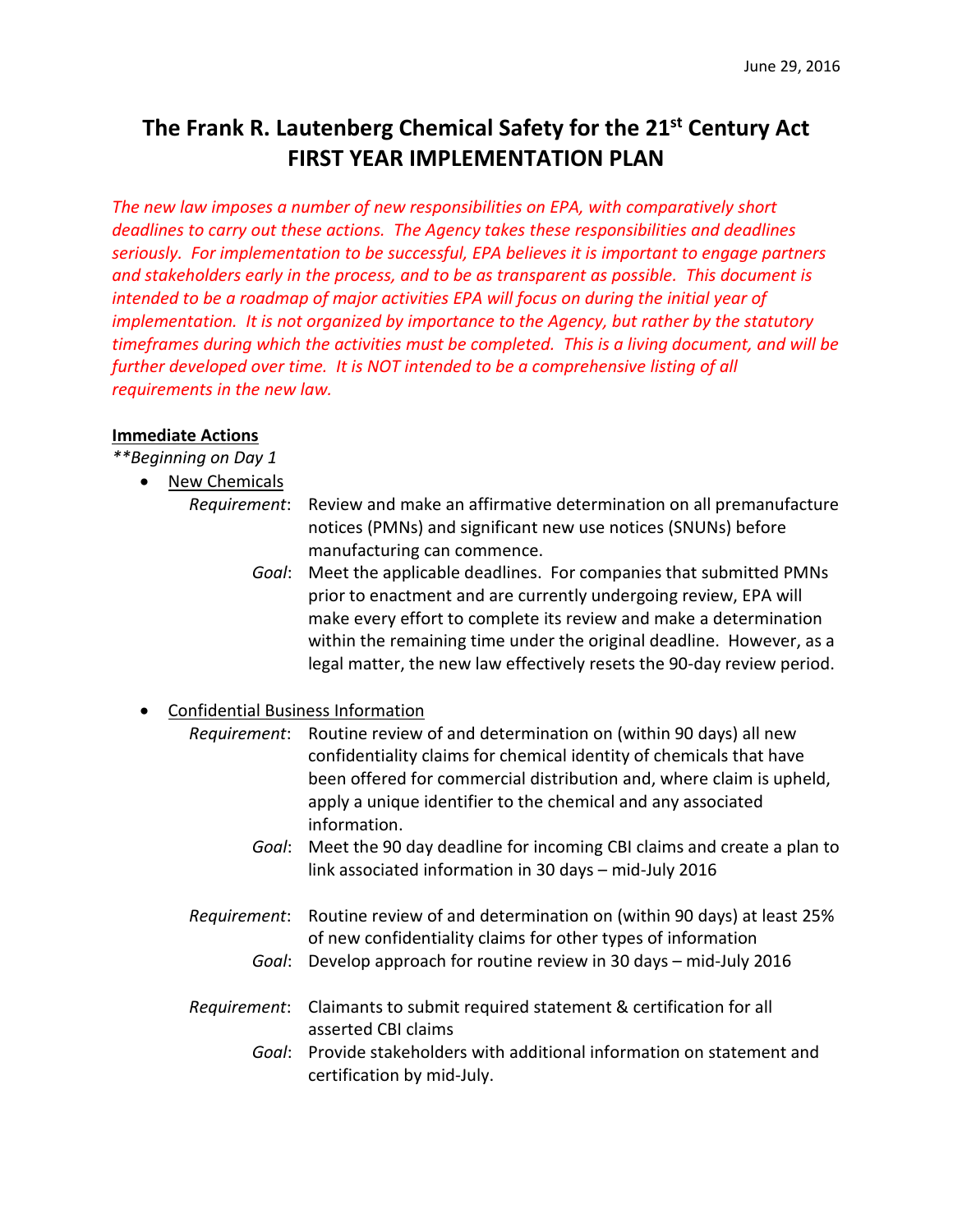**Ongoing Section 6 Rulemakings** 

| Description: | For chemicals with risk assessments completed prior to the date of      |
|--------------|-------------------------------------------------------------------------|
|              | enactment, section 26(I)(4) allows EPA to publish proposed and final    |
|              | rules consistent with the scope of those risk assessments, even if they |
|              | do not cover all conditions of use                                      |

*Goal:* Continue work to address identified risks from trichloroethylene (TCE), methylene chloride (MC) and N-methylpyrrolidone (NMP):

- *-* Proposed rule for TCE use in spot cleaning and aerosol degreasing by early October; final rule anticipated early October 2017.
- *-* Proposed rule for TCE use in vapor degreasing by early December; final rule anticipated early December 2017.
- *-* Proposed rule for MC and NMP use in paint removers by early December; final rule anticipated early December 2017.

## **Framework Actions**

*\*\*Processes to guide longer term program*

• Initial Risk Evaluations

| Description: | Publish list of 10 Work Plan chemicals & formally initiate risk  |
|--------------|------------------------------------------------------------------|
|              | evaluation on those chemicals                                    |
| Deadlines:   | Publish list of chemicals within 180 days after enactment – mid- |
|              | December 2016; and                                               |
|              | Publish scope of each assessment within 6 months - mid-June 2017 |

## • Prioritization Process Rule

*Description*: Procedural rule to establish the EPA's process and criteria for identifying high priority chemicals for risk evaluation and low priority chemicals

*Deadline*: Final rule one year after enactment – mid June 2017

*Interim Milestone*:

Publish proposed rule – mid-December 2016

## • Risk Evaluation Process Rule

- *Description*: Procedural rule to establish the EPA's process for evaluating the risk of high priority chemicals
- *Deadline*: Final rule one year after enactment mid-June 2017
- *Interim Milestone*:

Publish proposed rule mid-December 2016

## • Fees Rule

*Description*: EPA is authorized to collect fees to help defray the cost of implementing certain provisions and to fully defray the cost of industry-requested risk evaluations, but must put a rule in place to require fees. There is no deadline in the bill, but authority to require fees will be needed ASAP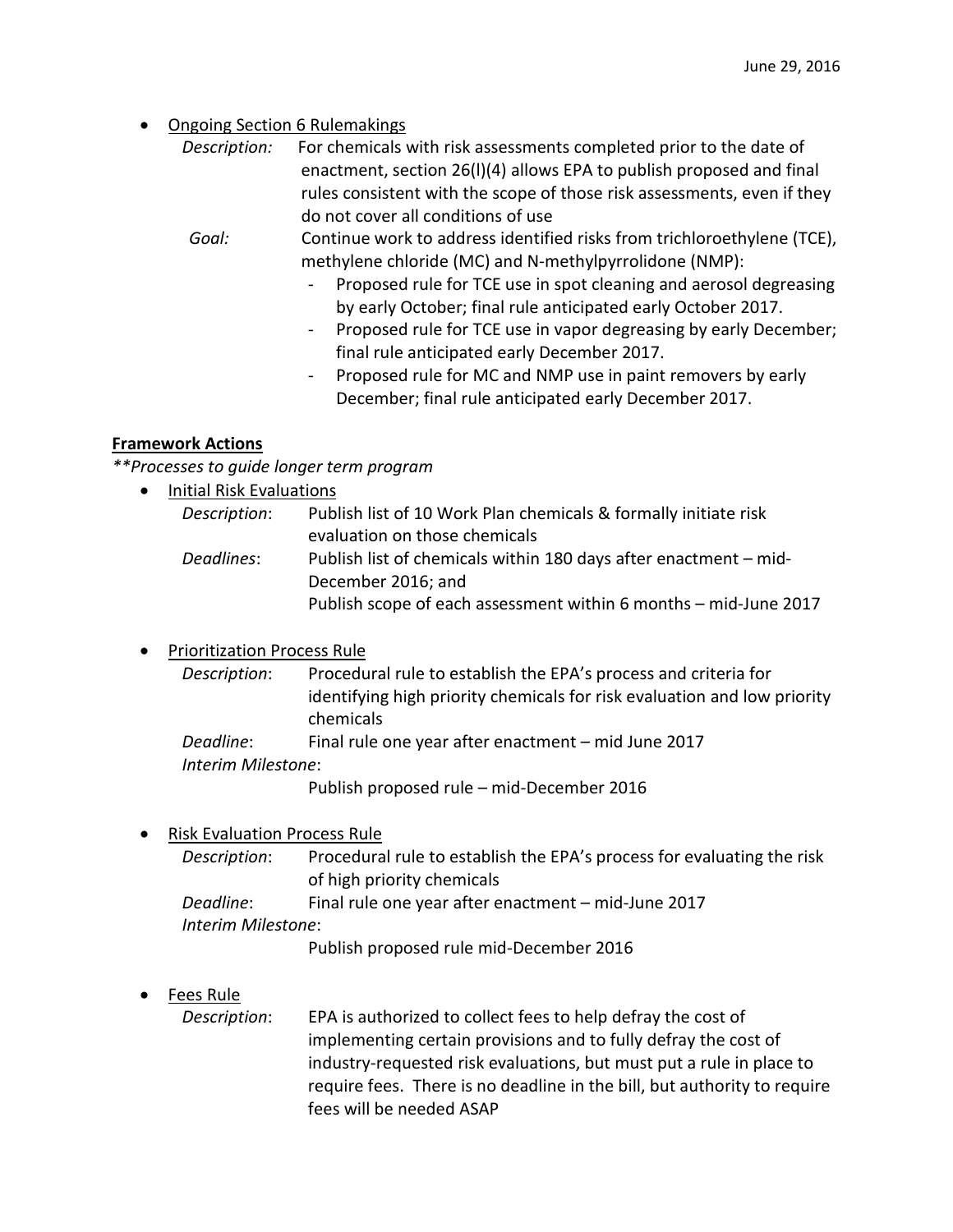*Goal*: Final rule one year after enactment – mid-June 2017 *Interim Milestones*:

> Consult and meet with parties potentially subject to the fees; and Publish proposed rule – mid-December 2016

#### **Inventory Rule**

*Description*: Rule to require industry reporting of chemicals manufactured/ processed in the previous 10 years. Results will be used to designate active and inactive chemicals on the TSCA Inventory of existing chemicals.

*Deadline*: Final rule one year after enactment – mid-June 2017

*Interim Milestones*:

Publish proposed rule mid-December 2016

## • Science Advisory Committee on Chemicals

| Description:               | EPA must establish a committee to provide independent advice and<br>expert consultation with respect to the scientific and technical<br>aspects of issues related to implementation of the statute. |
|----------------------------|-----------------------------------------------------------------------------------------------------------------------------------------------------------------------------------------------------|
| Deadline:                  | Committee established one year after enactment                                                                                                                                                      |
| Goal:                      | Committee established 6 months after enactment - mid-December                                                                                                                                       |
|                            | 2016                                                                                                                                                                                                |
| <b>Interim Milestones:</b> |                                                                                                                                                                                                     |

Federal Register Notice published early September 2016; and Public comment period ending early November 2016

#### **Early Mandatory Actions**

*\*\*To be completed during the first year of implementation*

early January 2017

- Scope of Initial Risk Evaluations
	- *Description*: EPA must publish the scope of the evaluation of the first 10 chemicals *Deadline*: Publish 6 months after initiation – mid-June 2017

#### • Annual Plan for Risk Evaluations

*Description*: Plan must identify chemicals for which evaluations are expected to be initiated or completed that year and the resources needed, status of other chemicals under evaluation, and updated schedules as appropriate *Deadline*: The beginning of each calendar year after enactment – first plan due

• Additions to Mercury Export Ban

*Description*: Mercury compounds are now banned from export, in addition to elemental mercury which was previously banned under MEBA. *Deadline*: Publish initial list of mercury compounds prohibited from export within 90 days of enactment – mid-September 2016